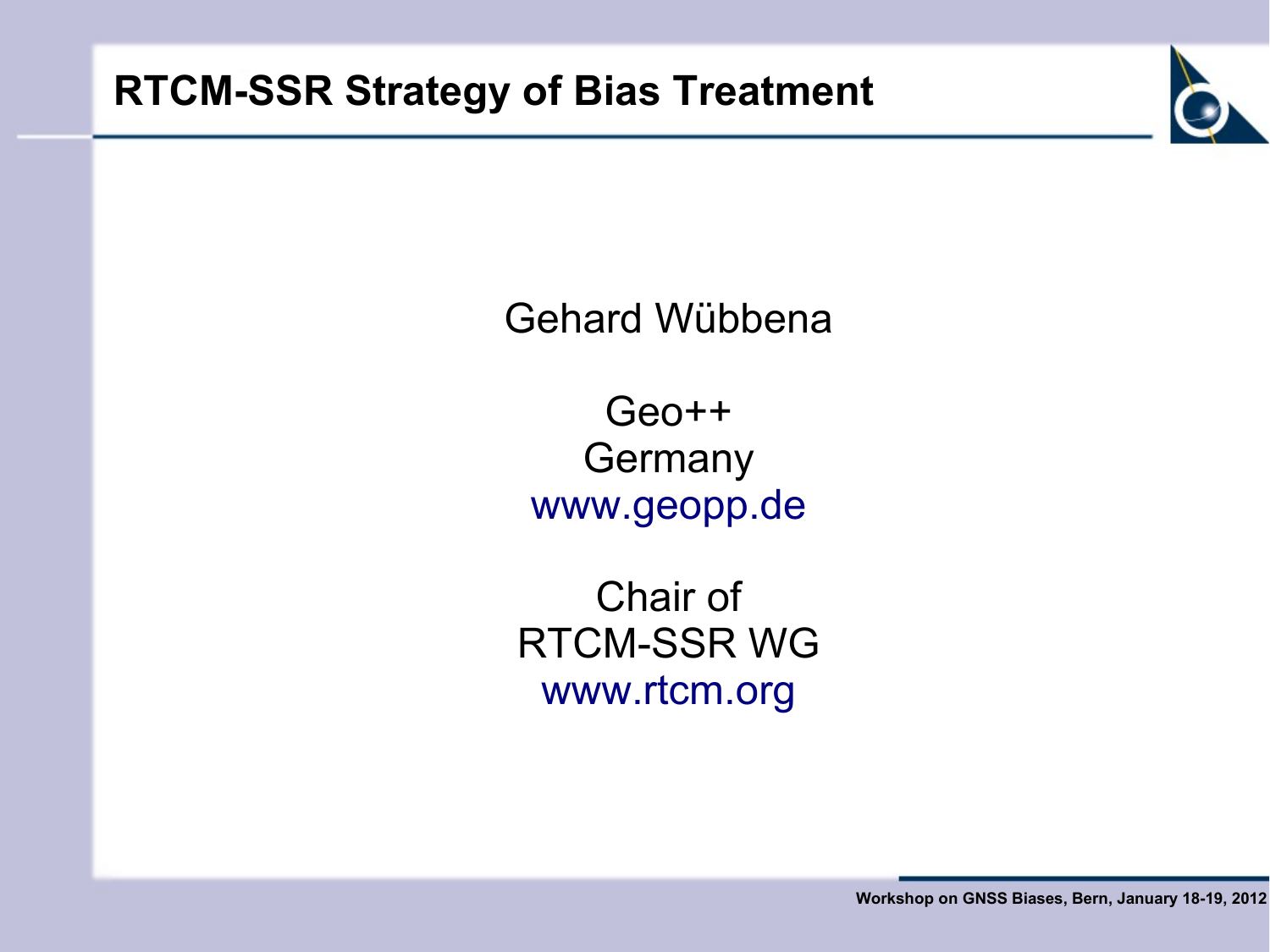# **RTCM-SC104 SSR development**

- Working group established in 2007
- 3 development stages:
	- 1. Development of messages for the transmission of **satellite orbit corrections**, **satellite clock corrections**, **satellite code biases** and **URA** values (currently GPS and GLONASS). Enables real-time dual frequency code based PPP. Completed in May 2011 and published in RTCM standard document: "*RTCM STANDARD 10403.1 with Amendments 1-5",* July 1, 2011
	- 2. Development of messages for the transmission of **phase biases** and **VTEC**. In preparation. Shall enable real-time phase based PPP including ambiguity resolution

and real-time single frequency PPP.

3. Development of messages for the transmission of **STEC** and **tropospheric parameters**. Shall enable PPP-RTK applications (centimeters in seconds)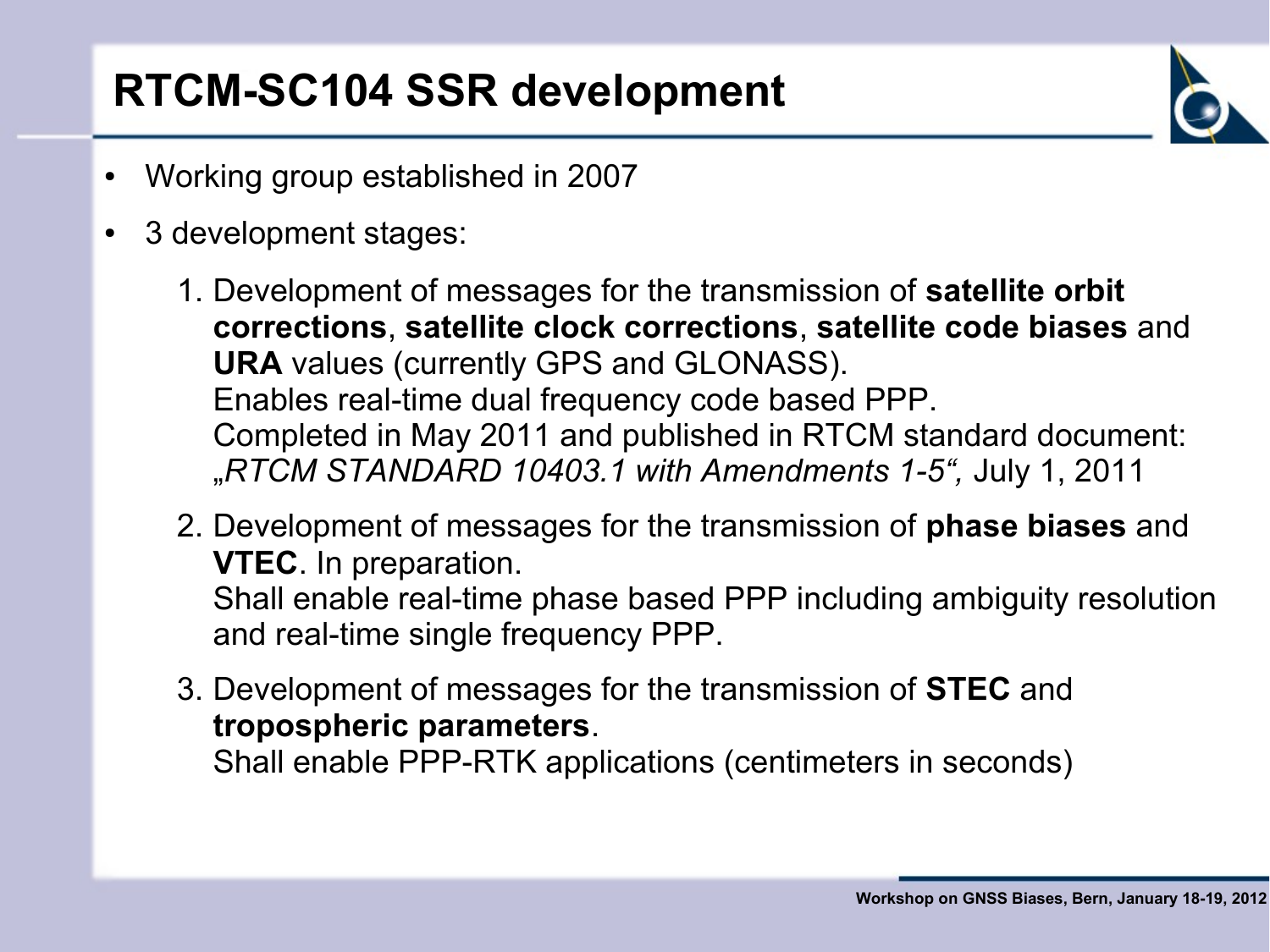#### General Requirements / Rules



- RTCM-SSR shall be a **self-contained** format as far as possible. I.e. all necessary information for consistent processing of an RTCM-SSR stream shall be contained in the stream or shall be specified as part of the standard document. The need for external information should be avoided.
- The definition of RTCM-SSR contents shall not limit/restrict the generation of such streams to certain generation models or approaches.
- International conventions for observation modeling and/or corrections shall be applied as far as necessary and as long as they are well defined and documented and freely usable.
- The standard shall allow **different update rates for different state parameters** in a flexible way.
- **Consistent processing** of SSR stream contents must be ensured.
- The RTCM-SSR standard shall allow global, continental, regional and/or local applications.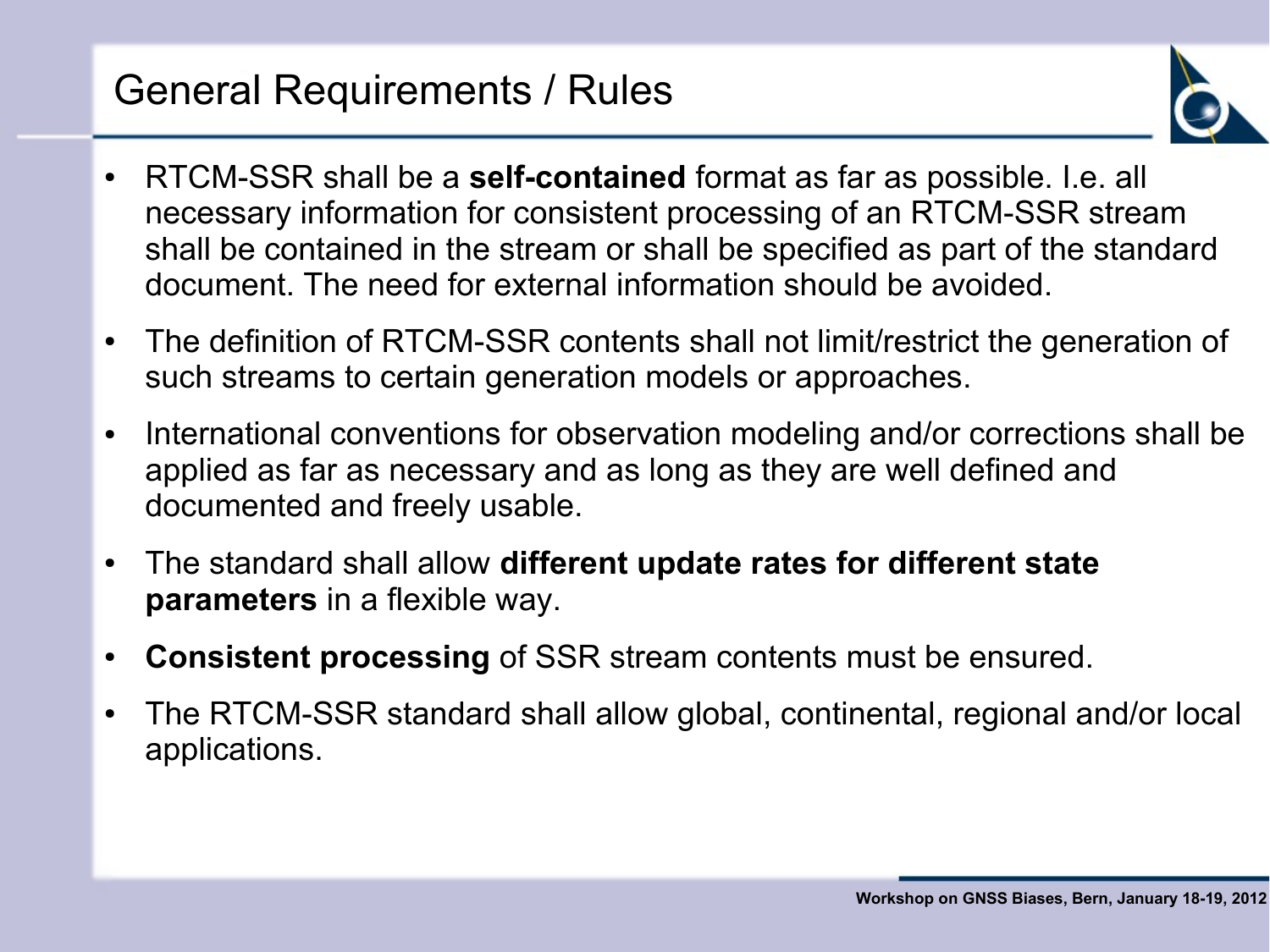## Major GNSS Error Sources / RTCM State Parameters



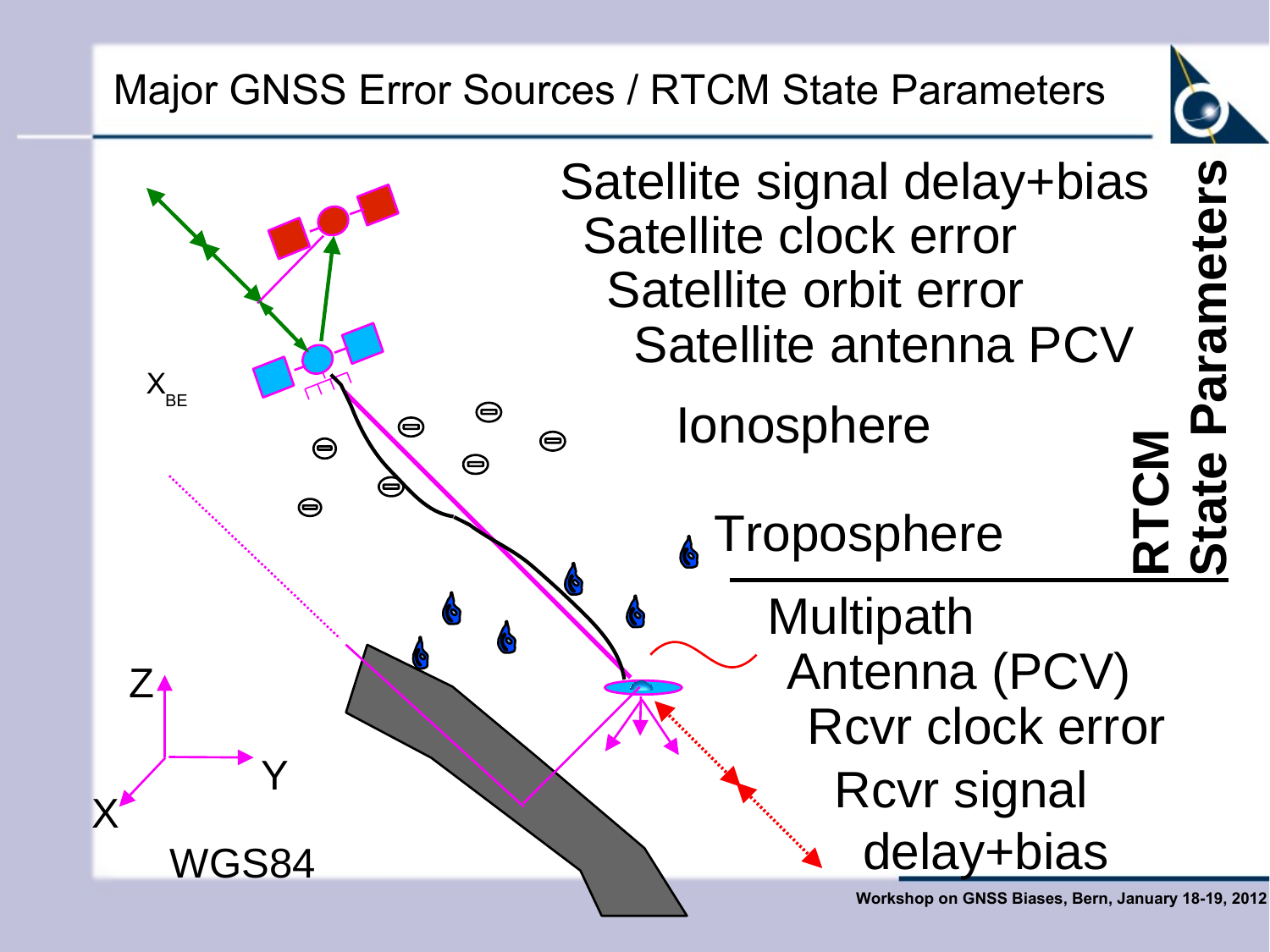## SSR to OSR transformation



- Transformation from State Space Representation (SSR) to Observation Space Representation (OSR)
	- Complete RTCM state vector can be transformed to OSR in form of PseudoRange and PhaseRange corrections, comparable to standard RTCM V2 corrections
	- PseudoRange and PhaseRange corrections (may) contain (average) receiver dependent effects ("average" receiver =  $\text{SSR}_{_{\text{RX}}}$ )
		- $\bullet$  SSR $_{\sf RX}$  residual receiver clock effects
		- $\bullet$  SSR $_{\sf RX}$  residual receiver signal biases
		- Most residual effects are common to all satellites
		- RTCM-SSR does not contain specifications defining characteristics (amount or time variations) of such  $\text{SSR}_{\text{\tiny RX}}$  residual effects
	- $\rm {SSR}_{\rm \scriptscriptstyle RX}$  receiver/antenna type shall be transmitted using 1033 message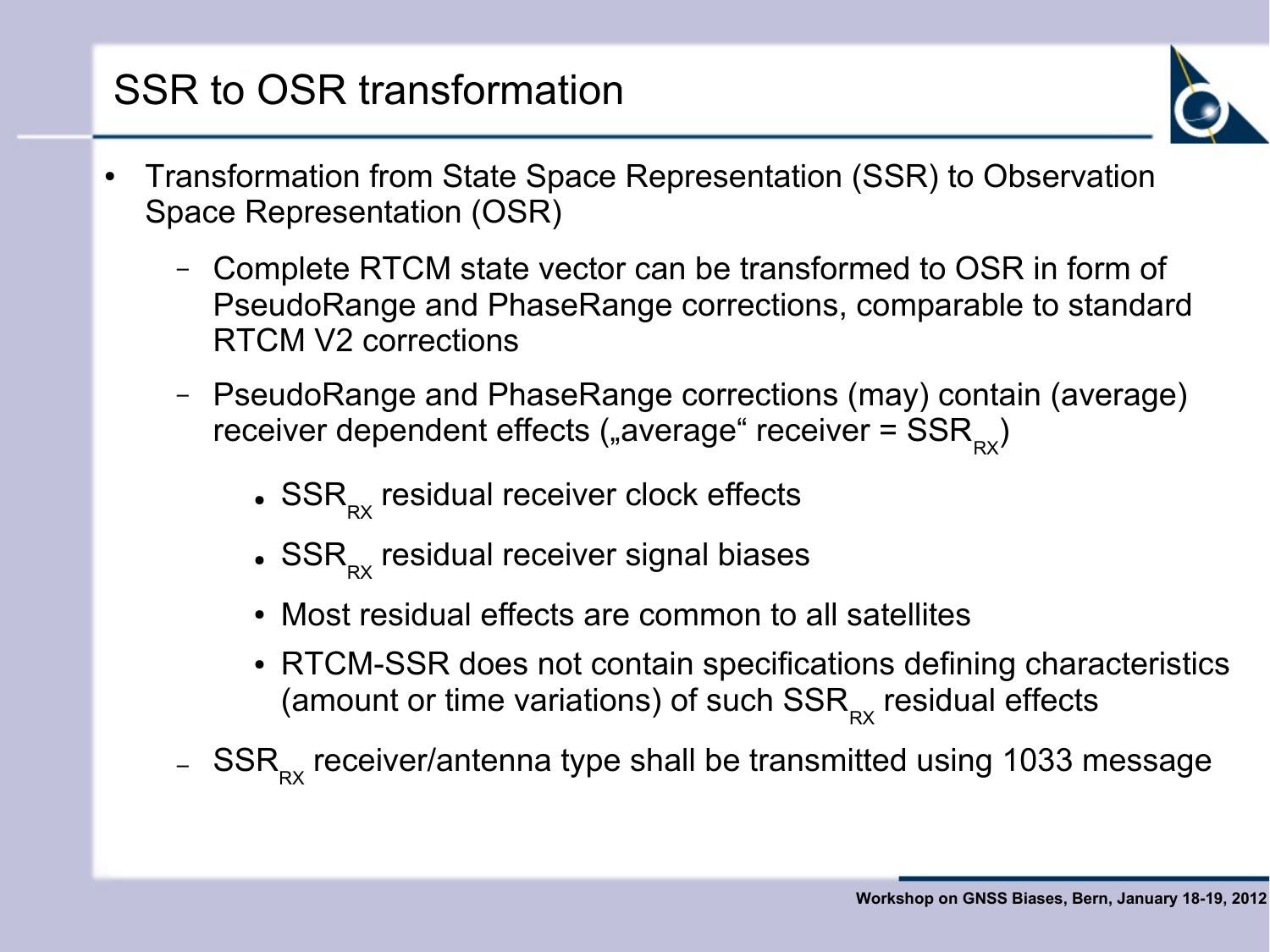#### RTCM-SSR Consistency Sketch